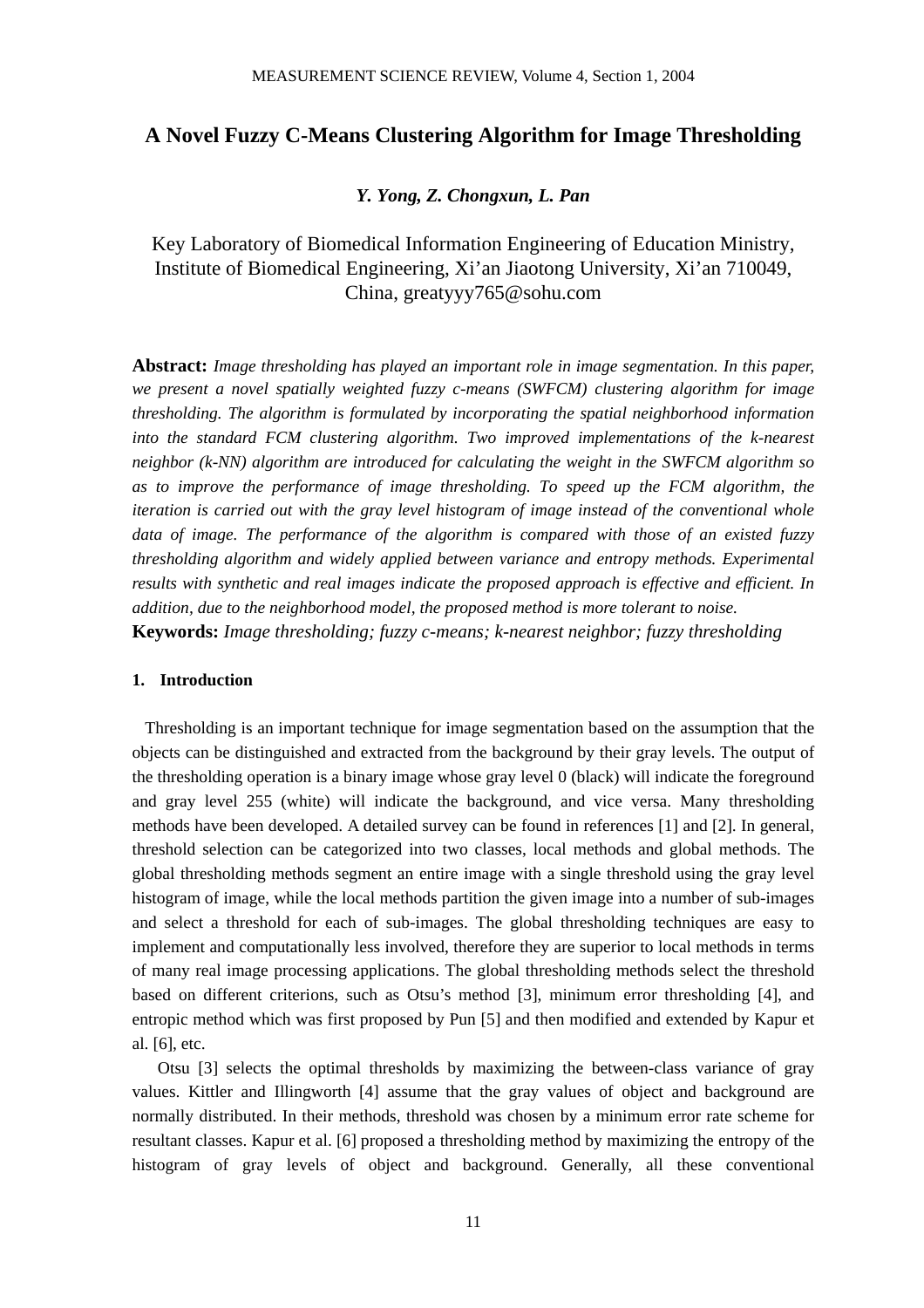one-dimensional (1D) histogram thresholding techniques work well when the two consecutive gray levels of the image are distinct. However, all above 1D thresholding techniques did not combine the spatial information and the gray-level information of the pixels into the process for image segmentation. This drawback will lead to serious misclassification in the case of image thresholding, since the data in the image are inherently correlated. In addition, when the image is corrupted by noise and other artifacts the performance of these thresholding techniques will be poor or even fail. To compensate this drawback, Abutaleb et al. [7] extended 1D method to 2D thresholding method by considering the joint entropy of two random variables, namely, the image gray value and the average gray value, but it is very time consuming. Brink [8] refined Abutaleb's method and later Chen et al. [9] improved Brink's method and proposed a fast two-stage approach to search for the optimal threshold. Gong et al. [10] proposed a recursive algorithm for 2D entropic thresholding to further reduce the computation complexity. However, all these methods are still more complex than 1D entropic method proposed by Kapur et al [6].

A nother important issue for image thresholding is that in real life situations a number of images are ambiguous and usually have indistinguishable histogram. In these cases, for thresholding it is not easy to find a criterion of similarity or closeness for thresholding. Since the fuzzy set theory was introduced, it has become a powerful tool to tackle this difficulty in image thresholding. Fuzzy set theory has been successfully applied to image thresholding to partition the image space into meaningful regions [11], [12], [13]. Jawahar et al. [11] proposed different fuzzy thresholding schemes based on fuzzy c-means (FCM) clustering. Cheng et al. [12] introduced the concept of fuzziness into the maximum entropy technique. More recently, Zhao et al [13] presented a more straightforward solution in the search for fuzzy thresholding parameters by exploiting the relationship between the fuzzy c-partition and the probability partition. However, all the mentioned algorithms still do not include the contextual information in image thresholding.

In this paper, we proposed a new global image thresholding named spatially weighted fuzzy c-means (SWFCM) clustering. It is formulated by incorporating the spatial neighboring information into the FCM algorithm. The weight in the algorithm, inspired by k-nearest neighbor [14] (k-NN) pattern classifier by considering the neighborhood influence on the central pixel, is then modified in this paper to improve the performance of image thresholding. The method is a 1D thresholding approach. Since we utilize the gray level histogram of image instead of the whole data of image to calculate the parameter for the FCM algorithm, the method is as fast as the conventional 1D techniques. Due to considering the neighborhood information, the method is also noise resistant.

The rest of this paper is organized as follows. Section 2 describes the fast FCM algorithm. The SWFCM clustering algorithm is presented in Section 3. Experimental results and comparisons are given in Section 4. Finally, some conclusions are drawn in Section 5.

### **2. Fast Fuzzy C-means algorithm**

function  $J_q(U, V)$  [15]: The Fuzzy C-means (FCM) algorithm is an iterative clustering method that produces an optimal c partition, which minimizes the weighted within group sum of squared error objective

$$
J_q(U, V) = \sum_{k=1}^n \sum_{i=1}^c (u_{ik})^q d^2(x_k, v_i)
$$
 (1)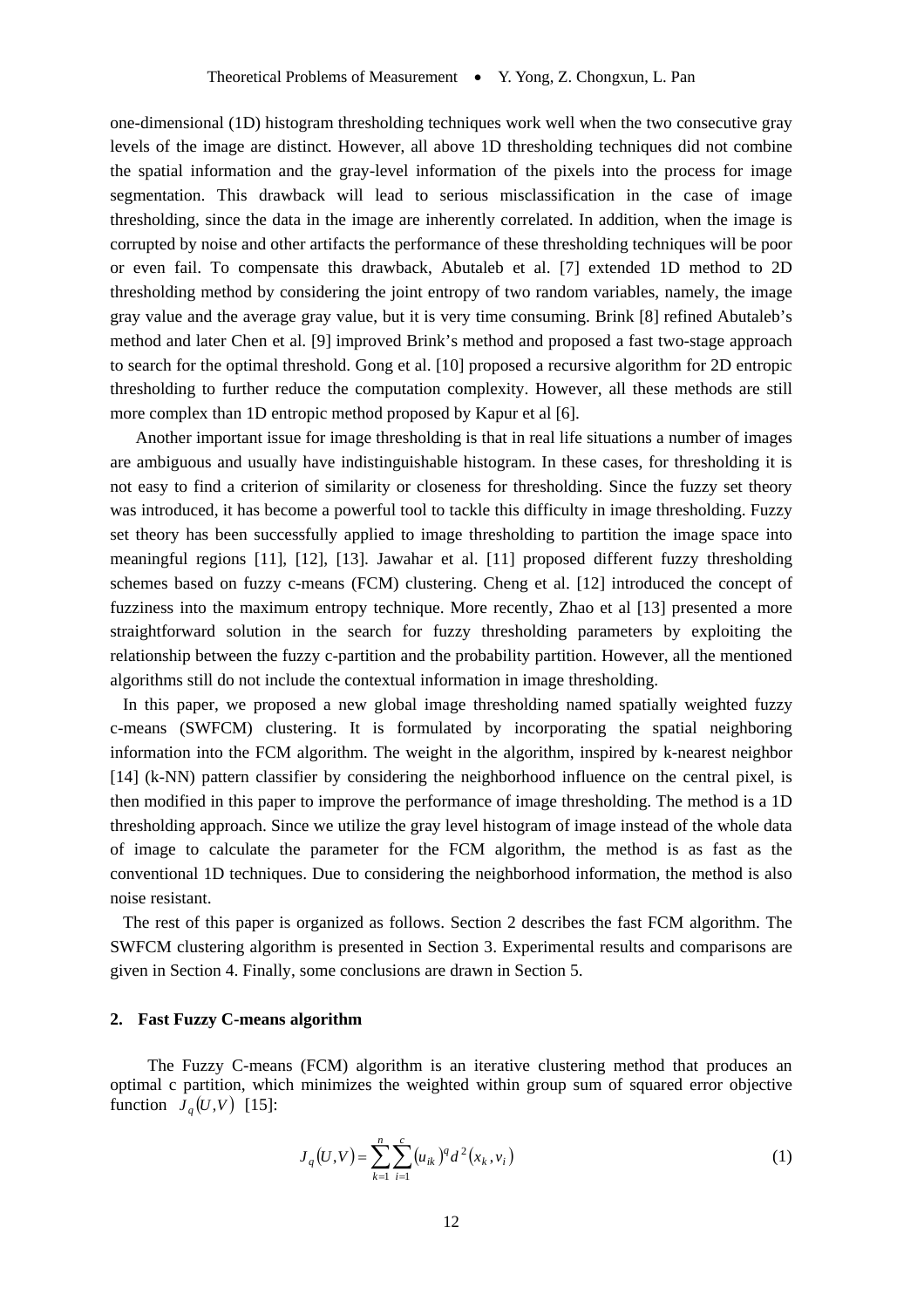where  $X = \{x_1, x_2, \dots, x_n\} \subseteq R^p$ , *n* is the number of data items, *c* is the number of clusters with  $2 \leq c < n$ ,  $u_{ik}$  is the degree of membership of  $x_k$  in the  $i^{th}$  cluster, q is a weighting exponent on each fuzzy membership,  $v_i$  is the prototype of the centre of cluster i,  $d^2(x_k, v_i)$  is a distance measure between object  $x_k$  and cluster centre  $v_i$ . A solution of the object function  $Jq$  can be obtained via an iterative process, which is carried as follows:

- 1) Set value for  $c, q$  and  $\varepsilon$ .
- 2) Initialize the fuzzy partition matrix *U* .
- 3) Set the loop counter  $b = 0$ .
- 4) Calculate the *c* cluster centers  $\{v_i^{(b)}\}$  with  $U^{(b)}$ :

$$
v_i^{(b)} = \frac{\sum_{k=1}^n (u_{ik}^{(b)})^q x_k}{\sum_{k=1}^n (u_{ik}^{(b)})^q}
$$
(2)

5) Calculate the membership  $U^{(b+1)}$ . For  $k = 1$  to *n*, calculate the following:

$$
I_k = \{i \mid 1 \le i \le c, d_{ik} = ||x_k - v_i|| = 0\},\
$$

$$
\widetilde{I}_k = \{1, 2, \cdots, c\} - I_k ;
$$

for the  $k^h$  column of the matrix, compute new membership values:

a) if  $I_k = \phi$ , then

$$
u_{ik}^{(b+1)} = \frac{1}{\sum_{j=1}^{c} \left(\frac{d_{ik}}{d_{jk}}\right)^{2/q-1}}
$$
(3)

else  $u_{ik}^{(b+1)} = 0$  for all  $i \in \tilde{I}_k$  and  $\sum_{i \in I_k} u_{ik}^{(b+1)} = 1$ ; next  $k$ . b) else  $u_{ik}^{(b+1)} = 0$  for all  $i \in \widetilde{I}_k$  and  $\sum_{i \in I} u_{ik}^{(b+1)} = 1$ ; n

6) If  $||U^{(b)} - U^{(b+1)}|| < \varepsilon$ , stop; otherwise, set  $b = b+1$  and go to step 4.

S ince FCM algorithm is an iterative operation, it is very time consuming which makes the  $G = \{L \min, L \min + 1, \dots, L \max\}$  as gray level, where *L*min is the minimum gray level, *L*max is algorithm impractical used in image segmentation. To cope with this problem, the gray level histogram of image is applied to the algorithm. Define the non-negative integrate set the maximum gray level, so the grayscale is  $L$  max− $L$ min. For image size  $S \times T$ , at point  $(s,t)$ ,  $f(s,t)$  is the gray value with  $0 \le s \le S-1$ ,  $0 \le t \le T-1$ . Let His $(g)$  denote the number of pixels having gray level  $g, g \in G$ . The statistical histogram function is as follows:

$$
His(g) = \sum_{s=0}^{S-1} \sum_{t=0}^{T-1} \delta(f(s,t) - g)
$$
\n(4)

where  $g = \{L \min, L \min+1, \dots, L \max\}, \ \delta(0) = 1 \text{ and } \delta(g \neq 0) = 0$ . With the gray level histogram the membership function is still by (3), while the cluster centers are updated by: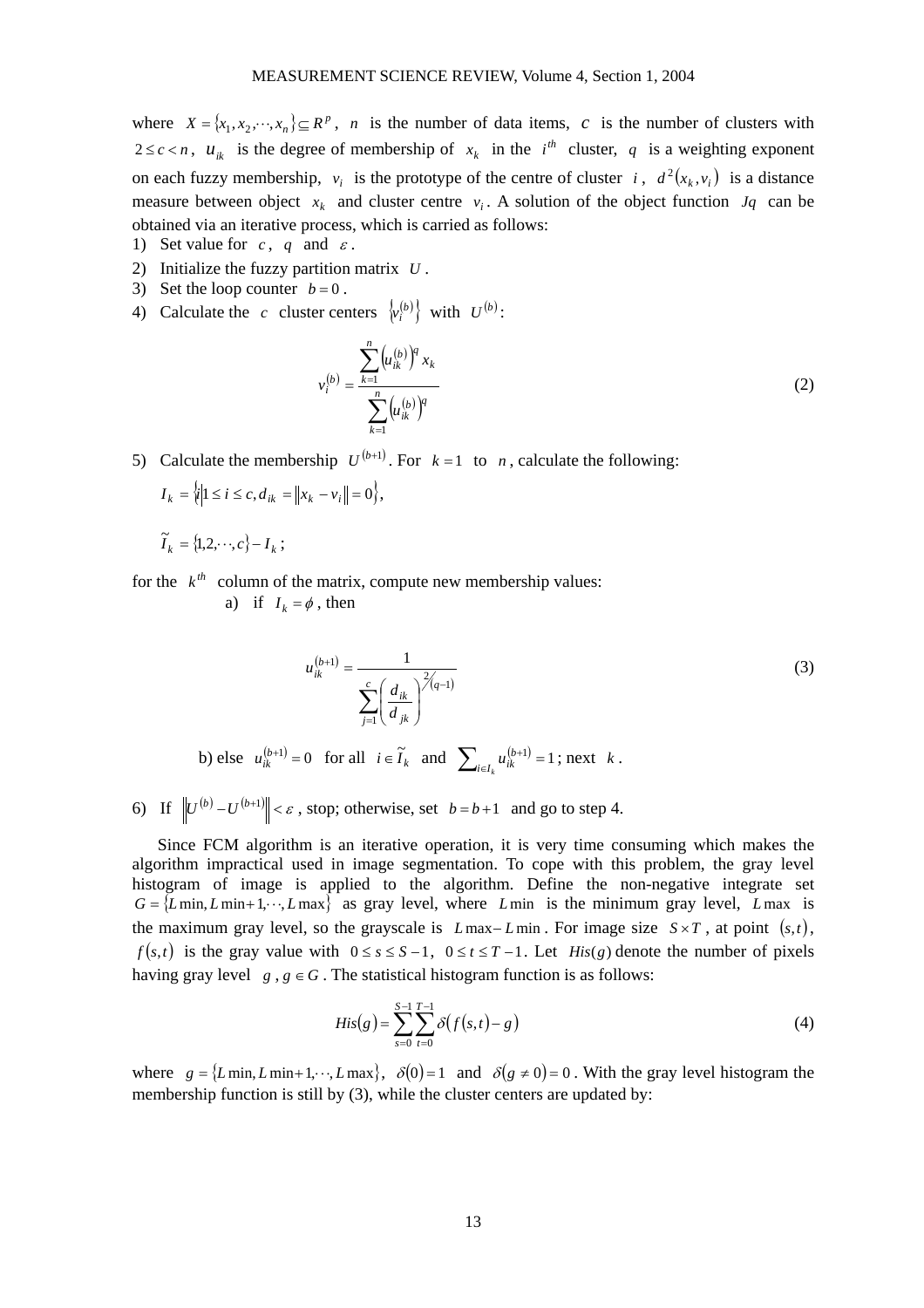$$
v_i^{(b)} = \frac{\sum_{s=L_{\min}}^{L_{\max}} (u_{ig}^{(b)})^q His(g)g}{\sum_{g=L_{\min}}^{L_{\max}} (u_{ig}^{(b)})^q His(g)}
$$
(5)

It is important to note that  $k \in (3)$  now denotes the gray level as  $g$ . Since the FCM algorithm now only operates on the histogram of the image, it is faster than the conventional version which processes the whole data.

#### **3. Spatially Weighted Fuzzy C-means clustering algorithm**

The general principle of the techniques presented in this paper is to incorporate the neighborhood information into the FCM algorithm. Since in the standard FCM algorithm for a pixel  $x_k \in I$ where *I* is the image, the clustering of  $x_k$  with class *i* only depends on the membership value  $u_{ik}$ , if we consider a noisy image, since clustering process is related only to gray levels independently on pixels, FCM is noise sensitive. Considering the influence of the neighboring pixels on the central pixel, the fuzzy membership function given in (3) can be extended to

$$
u_{ik}^* = u_{ik} p_{ik} \tag{6}
$$

where  $k = 1, 2, \dots, n$ , *n* is the index of each pixel, and  $p_{ik}$  is the probability of data point k belonging to cluster  $i$ , referred to as weight in this paper which can be determined by the following neighborhood model. Therefore the degrees of membership  $u_{ik}^*$  and the cluster centers  $v_i$  are now updated via:

$$
u_{ik}^{*(b)} = \frac{p_{ik}}{\sum_{j=1}^{c} \left(\frac{d_{ik}}{d_{jk}}\right)^{2(q-1)}}
$$
(7)  

$$
v_{i}^{(b+1)} = \frac{\sum_{k=1}^{n} \left(u_{ik}^{*(b)}\right)^{q} x_{k}}{\sum_{k=1}^{n} \left(u_{ik}^{*(b)}\right)^{q}}
$$
(8)

The core idea now is to define the auxiliary weight variable  $p_{ik}$ , which is a priori information to guide the outcome of the clustering process. This paper proposes a method for determining the weight based on the neighborhood information inspired from k-nearest neighbor (k-NN) algorithm [14].

$$
p_{ik} = \frac{\sum_{x_n \in N_k} \frac{1}{d} 2(x_n, k)}{\sum_{x_n \in N_k} \frac{1}{d} 2(x_n, k)}
$$
(9)

where  $N_k$  is the dada set of the nearest neighbors of central pixel k, and  $N_k^i$  is the subset of  $N_k$  composed of the data belonging to class i which is got after defuzzyfying the result of the FCM algorithm in our method. In order to give an appropriate method to describe the probability of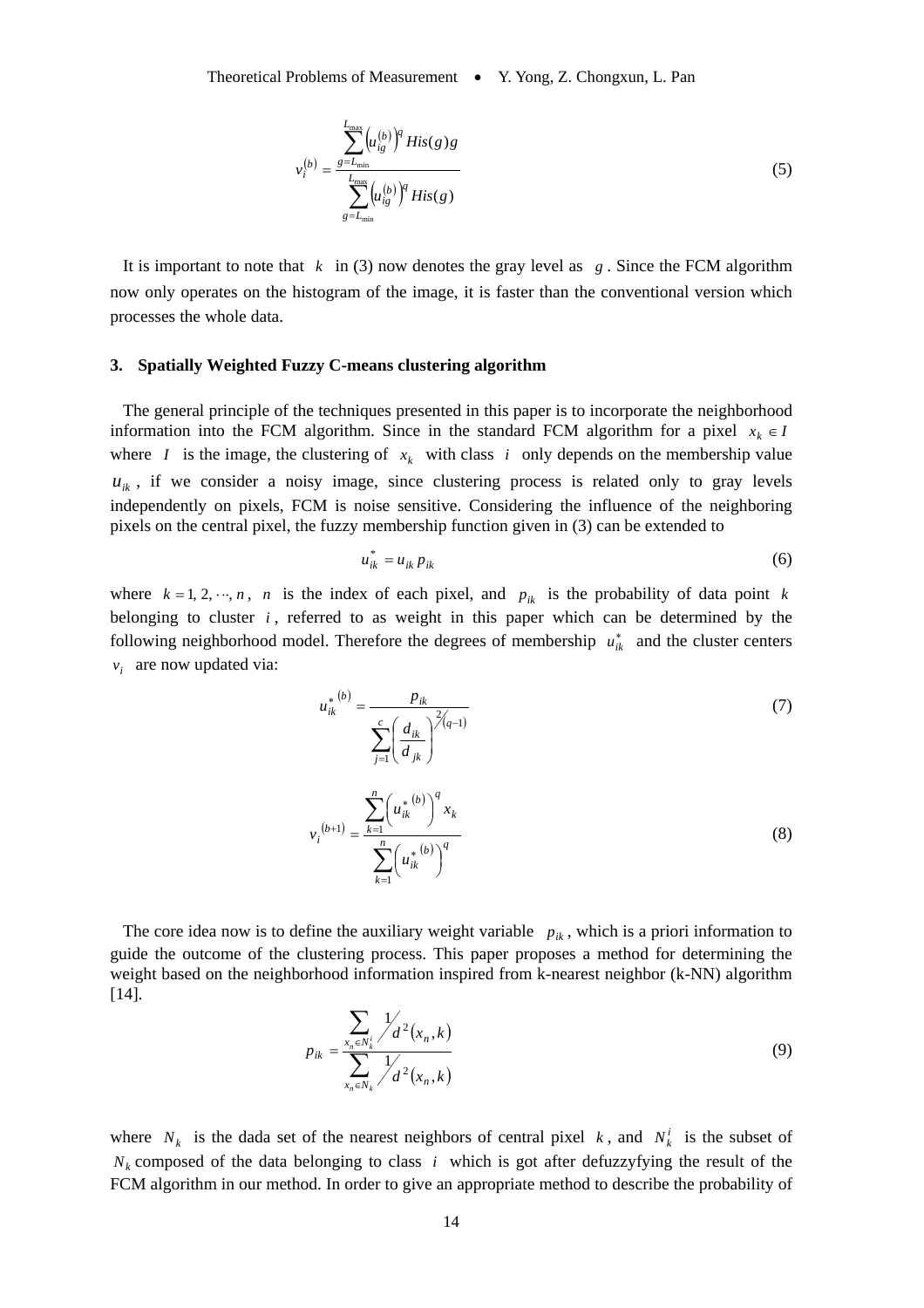a data point belonging to any cluster, two improved implementations of the k-NN algorithm are introduced. First, the equation (9) is extended by considering the potential function of each feature vector [16].

$$
K(x, x_k) = \frac{1}{1 + \alpha \|x - x_k\|^2}
$$
 (10)

where  $\alpha$  is a positive constant, and  $||x-x_k||^2$  is the norm of the vector  $(x-x_k)$ . Then the potential is modified by assigning the proximity of feature vector to each prototype instead of the potential for feature vector to feature vector. Hence the new equation for the weight value is defined as:

$$
p_{ik} = \frac{\sum_{x_n \in N_k^i} \frac{1}{1 + \alpha \cdot d^2(x_n, v_i)}}{\sum_{x_n \in N_k} \frac{1}{1 + \alpha \cdot d^2(x_n, v_i)}}
$$
(11)

where  $v_i$  is the prototype of cluster *i*. After the a-priori weight is determined, a new iteration step starts with this auxiliary variable  $p_{ik}$ . To prevent that the SWFCM gets trapped in a local minima, the SWFCM algorithm is initialized with the above fast FCM algorithm. Once the FCM is stopped, the SWFCM algorithm continues with the values for the prototypes and membership values obtained from the fast FCM algorithm. When the algorithm has converged, a defuzzification process then takes place in order to convert the fuzzy partition matrix  $U$  to a crisp partition. A number of methods have been developed to defuzzify the partition matrix *U* , in which the maximum membership procedure is the most important. The procedure assigns object  $k$  to the class  $C$  with the highest membership:

$$
C_k = \arg_i \{ \max(u_{ik}) \}, \quad i = 1, 2, \cdots, c \tag{12}
$$

With this procedure, the fuzzy images are then converted to crisp image. For image thresholding,  $c = 2$  in equation (12). We call this method soft threshoding scheme contrary to conventional hard threshold scheme which has been proven to be associated with loss of structure details on thresholding [11]. Although Jawahar et al. [11] has proposed a fuzzy thresholding method with FCM algorithm by finding the hard threshold in the intersection of both membership distributions (see equation (10) in [11]), it is easily verified that this technique is almost equivalent to thresholding the image using the maximum membership procedure.

#### **4. Experimental results**

In this section, the results of the application of the SWFCM algorithm are presented. The performance of the proposed method is compared with fuzzy thresholding method introduced by Jawahar et al. (see Section 3) and two well-known thresholding methods, including Otsu and Kapur et al. algorithms. For all cases, unless otherwise stated, the weighting exponent  $q = 2.0$  and  $\varepsilon = 0.0001$ . We tried several values for  $\alpha$  and found that a value of  $\alpha = 1$  gives a convenient result. A  $3\times3$  window of image pixels is considered in this paper, thus the spatial influence on the centre pixel is through its 8-neighborhood pixels. All the algorithms are coded in Microsoft Visual C++ Version 6.0 and are run on a  $1.7 \text{GHz}$  Pentium<sub>IV</sub> personal computer with a memory of 256 MB. Since we use the fast FCM algorithm, all the algorithms are implemented within 1 seconds.

In the first example, we generate a synthetic image with gray levels 0 and 255 for background and foreground respectively. The image was then corrupted by additive Gaussian noise such that the  $SNR = 5$ . Fig. 1 (a) is the original image and Fig. 1(b) is the degraded noisy images. Fig. 1 (f)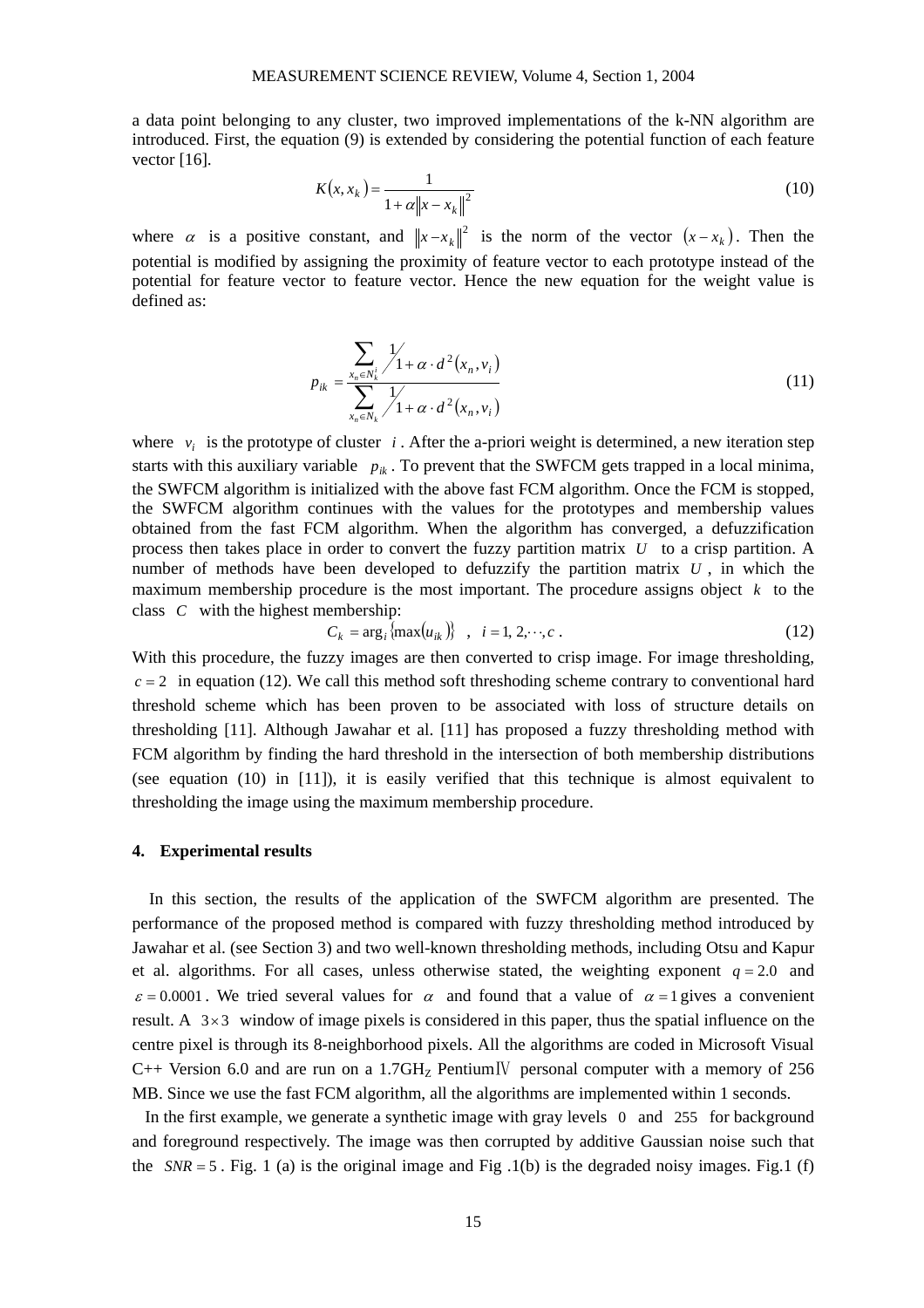shows the result of proposed method. The results of Jawahar's method, Otsu's method and Kapur's method are displayed in Figs. 1 (c), (d) and (e), respectively. The results show the proposed method is an effective method and outperforms the other methods in the noisy situation. The number of misclassified pixels for different thresholding methods is counted during the experiments and is listed in Table 1. It can be seen from Table 1. that the total number of misclassification pixels for the proposed method is the least in the four different methods, and the total misclassification number for Jawahar's method, Otsu's method and Kapur's method is nearly the same which is about 18 times than that of the proposed method.

The test image in the second example, which is given in Fig2 (a), is a true Chinese character received by a camera and blurred by the Gaussian noise. The results of thresholding by applying the different algorithms to the image appear in Figs. 2 (b)-(e). From these images, we can see that the Jawahar's method, the Otsu's method and the Kapur's method can not threshold the image correctly in the case of noise, while our proposed method can do this with the least errors in such a case.

The last example is a standard test image named *camerman*, which is illustrated in Fig.3 (a). The result of the proposed method is presented in Fig.3 (e). The results for comparison are given in Figs.3 (b)-(d). As can be seen, the Jawahar's method and Otsu's method give almost the same result, while the Kapur's method can not accurately extract the object from the background. However, it can be seen the proposed method performs the best for segmenting the object from the background with the least spurious components and noise in the four methods.

#### **5. Conclusions**

In this paper, a novel spatially weighted fuzzy c-means (SWFCM) clustering algorithm for image thresholding is presented. The method not only takes into account of the advantage of the fuzzy framework, but also considers the spatial relation among pixels. The weight plays a key role in this algorithm, which is derived from k-NN algorithm and is modified to improve the property in the SWFCM algorithm. The performance of the proposed method is compared with the Otsu's method, Kapur's method, and a fuzzy thresholding method proposed by Jawahar et al. Experiments with synthetic and real image show that SWFCM can effectively extract object from background. Since the algorithm is initialized with fast FCM algorithm, the presented approach is as fast as the conventional 1D techniques. Also, owing to the incorporation of spatial information, the SWFCM algorithm is less prone to noise. In fact, if the result of thresholding is an image with two gray values, the process can also be called bilevel segmentation. Future work will extend the algorithm to multi-level thresholding or segmentation.

Table 1. Number of misclassified pixels for foreground and background with different methods

| <b>Methods</b> | Jawahar | Otsu | Kapur | Our method |
|----------------|---------|------|-------|------------|
| Foreground     |         |      | '41   |            |
| Background     |         |      | 39    |            |
| Total          | 79      | 79   | 180   |            |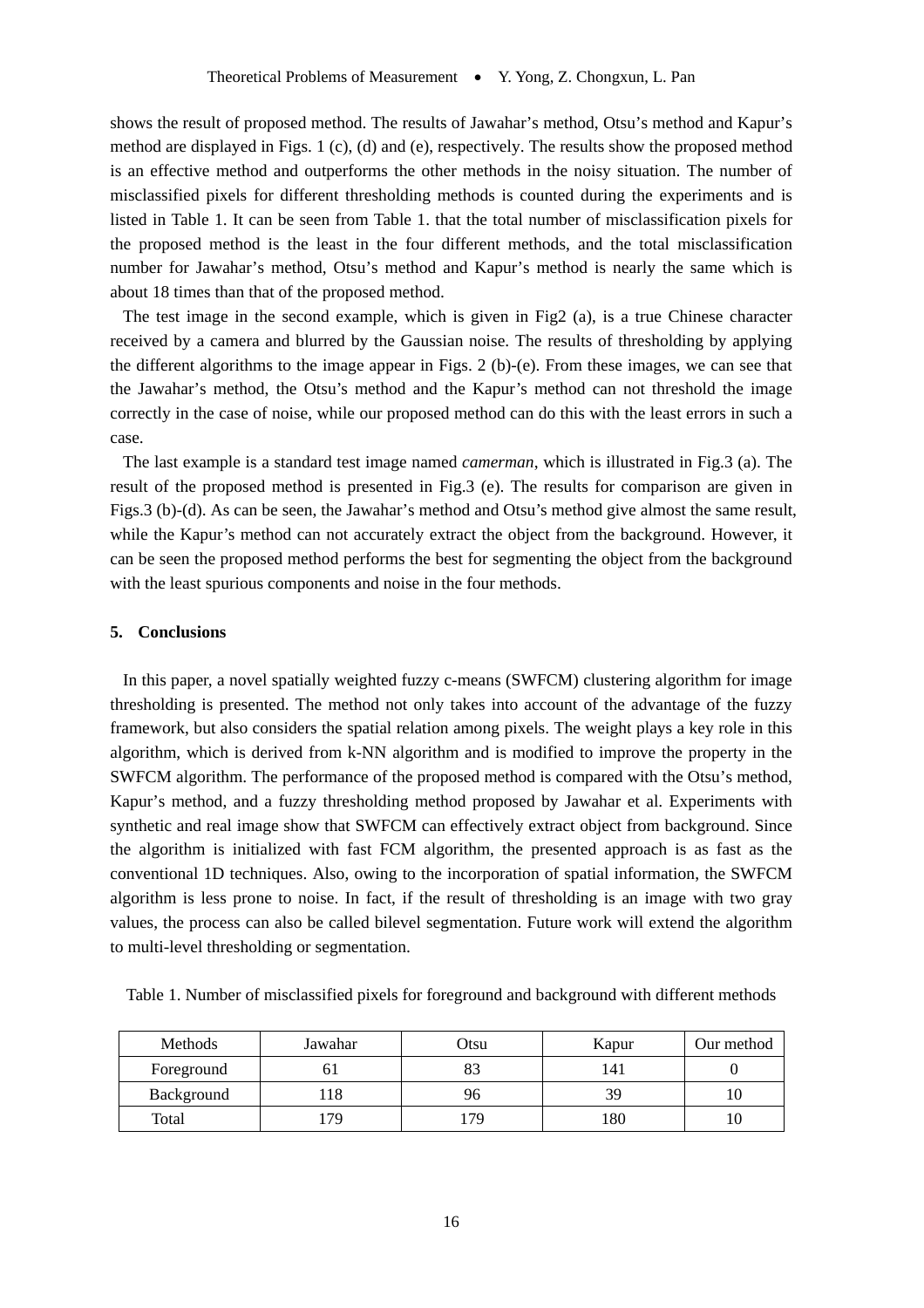## MEASUREMENT SCIENCE REVIEW, Volume 4, Section 1, 2004



Fig.1. Results of thresholding: (a) the original image; (b) noisy image with *SNR* = 5 ; (c) by the Jawahar's method; (d) by the Otsu's method; (e) by the Kapur's method; (f) by the proposed method.





Fig.2. Results of thresholding: (a) the original image; (b) by the Jawahar's method; (c) by the Otsu's method; (d) by the Kapur's method; (e) by the proposed method.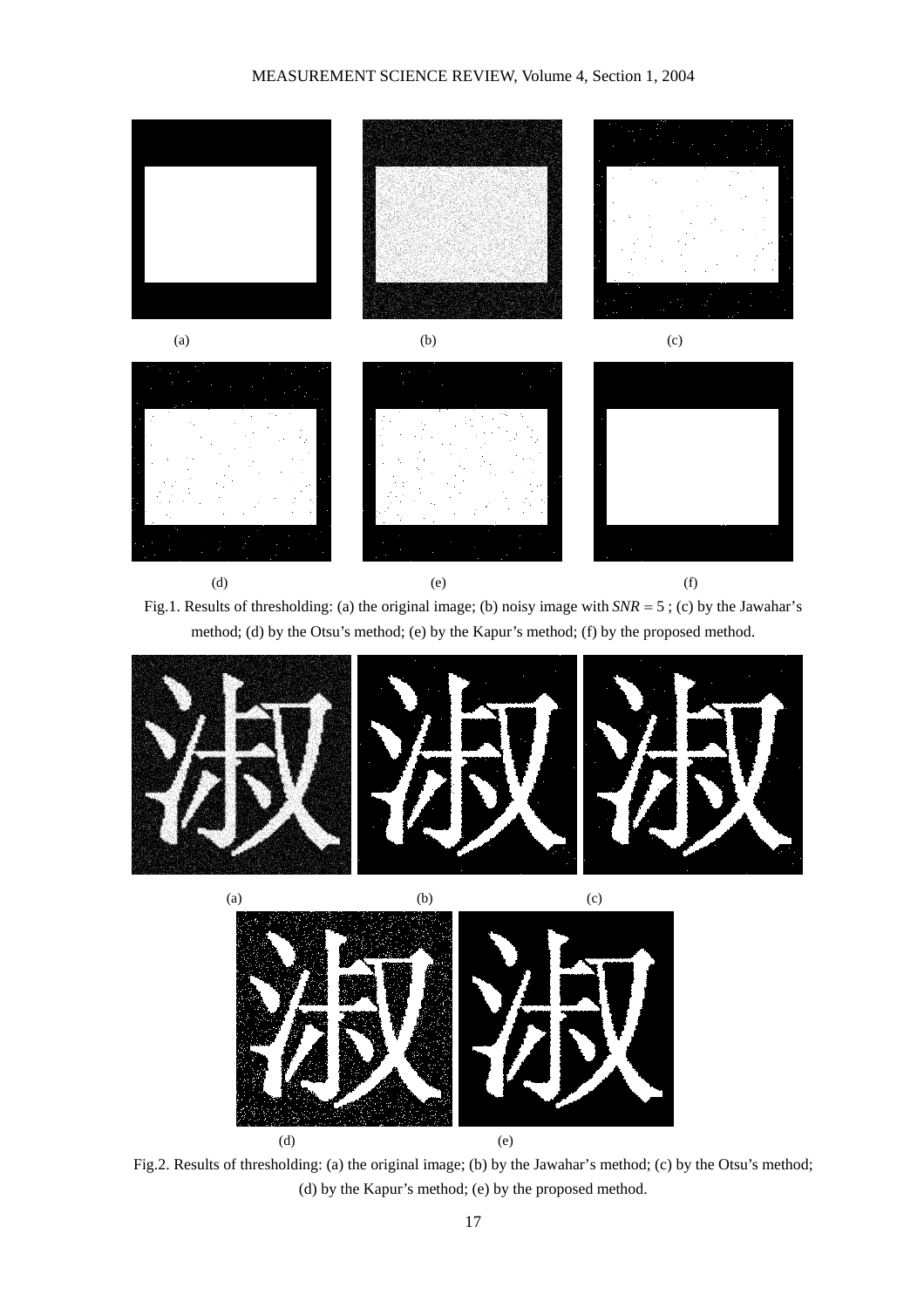

(d) (e)

Fig.3. Results of thresholding: (a) the original image; (b) by the Jawahar's method; (c) by the Otsu's method; (d) by the Kapur's method; (e) by the proposed method.

# **References**

- [1] S. K. Fu and J. K. Mu, "A survey on image segmentation," Pattern Recognit., Vol 13, pp. 3–16, 1981.
- [2] P. K. Sahoo, S. Soltani, and A. K. C. Wong, "A survey of thresholding techniques," Comput. Vis. Graph. Image Process., Vol 41, pp. 233–260, 1988.
- [3] N. Otsu, "A threshold selection method from gray level histogram," IEEE Trans. Syst., Man, Cybern., Vol SMC-9, pp. 62–66, 1979.
- [4] J. Kittle and J. Illingworth, "Minimum error thresholding," Pattern Recognit., Vol 19, pp. 41–47, 1986.
- [5] T. Pun, "A new method for gray level picture thresholding using the entropy of the histogram," Signal Process., Vol 2, pp. 223–237, 1980.
- [6] J. N. Kapur, P. K. Sahoo, and A. K. C. Wong, "new method for gray level picture thresholding using the entropy of the histogram," Comput. Vis. Graph. Image Process., Vol 29, pp. 273–285, 1985.
- [7] A. S. Abutaleb, "Automatic thresholding of gray-level pictures using two-dimensional entropy," Comput. Vis. Graph. Image Process., Vol 47, pp. 22–32, 1989.
- [8] A. D. Brink, "Thresholding of digital images using two-dimensional entropies," Pattern Recognit., Vol 25, pp. 803-808, 1992.